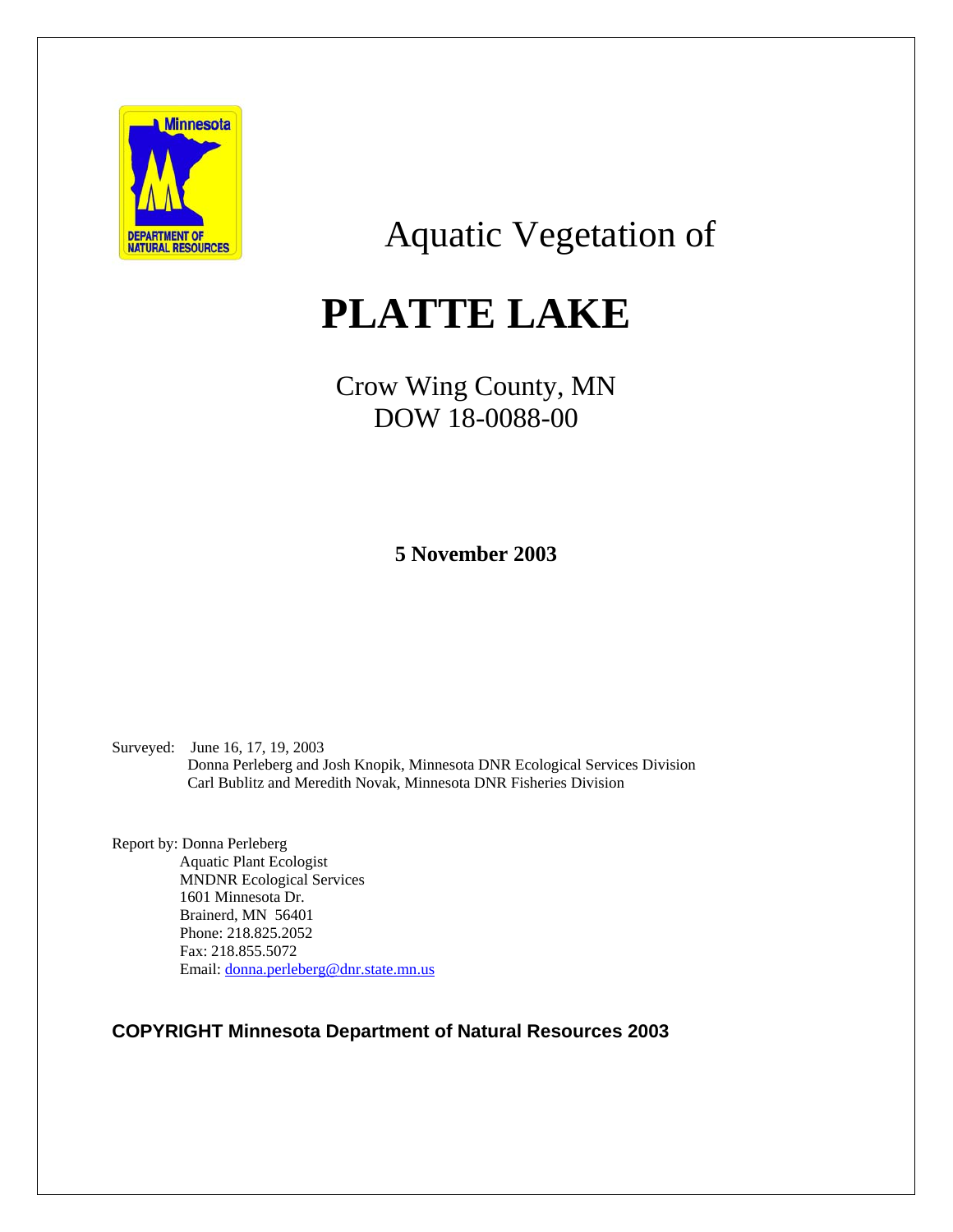#### **Introduction**

Platte Lake is located in Crow Wing and Morrison Counties of north-central Minnesota, six miles northeast of the town of Harding and about six miles southwest of Mille Lacs Lake at the north end of the Mississippi River-Sartell Watershed (Fig. 1). The Platte River flows through the lake and provides a broad connection to Sullivan Lake. Platte Lake is approximately 1746 acres with a maximum depth of 23 feet (Fig. 2). The shoreline is highly developed except for the wetlands on the west, north and southeast shores. A DNR public access is located at the southwest end of the lake. An island, about 44 acres in area, is located in the center of Platte Lake and a smaller, approximately 6 acre, island occurs to its south. Platte Lake is described as eutrophic (high nutrients) with a mean summer Secchi Disk reading of about six feet (MPCA 2003).

#### **Vegetation Survey Objectives**

The goals of the 2003 Point Intercept vegetation survey of Platte Lake include:

- 1) Estimate the maximum depth of rooted vegetation
- 2) Estimate the percent of the lake occupied by rooted vegetation
- 3) Record the aquatic plant species that occur in the lake
- 4) Collect quantitative estimates of species abundance
- 5) Develop distribution maps for the common species

In addition to the Point-Intercept Survey, DNR Fisheries staff mapped areas adjacent to developed shoreline where curly-leaf pondweed formed surface mats. Data from the 2003 vegetation surveys can be used to monitor annual changes in the native and exotic plant species composition and will be used to guide vegetation management decisions.

#### **Methods**

A Point-Intercept vegetation survey of Platte Lake was conducted on June 16, 17 and 19, 2003 following the methodology described by Madsen (1999). Sample points were established within the lake using a 150 meter by 150 meter grid. This resulted in a total of 296 samples (Fig. 3).

A Trimble GeoExplorer 3 GPS unit was used to navigate the boat to each sample point. One side of the boat was designated as the sampling area. At each site, water depth was recorded using a measured stick in water depths less than eight feet and an electronic depth finder in water depths greater than eight feet. The surveyors recorded all plant species found within a one meter squared sample site at the pre-designated side of the boat. A double-headed, weighted garden rake, attached to a rope was used to survey vegetation not visible from the surface. If curly-leaf pondweed was present at a site, surveyors recorded whether or not it formed surface mats at that site. Nomenclature followed Crow and Hellquist (2000). Voucher specimens were collected for submerged plant species.

Data were entered into an Excel database spreadsheet and frequency of occurrence was calculated for each species as the number of sites in which a species occurred divided by the total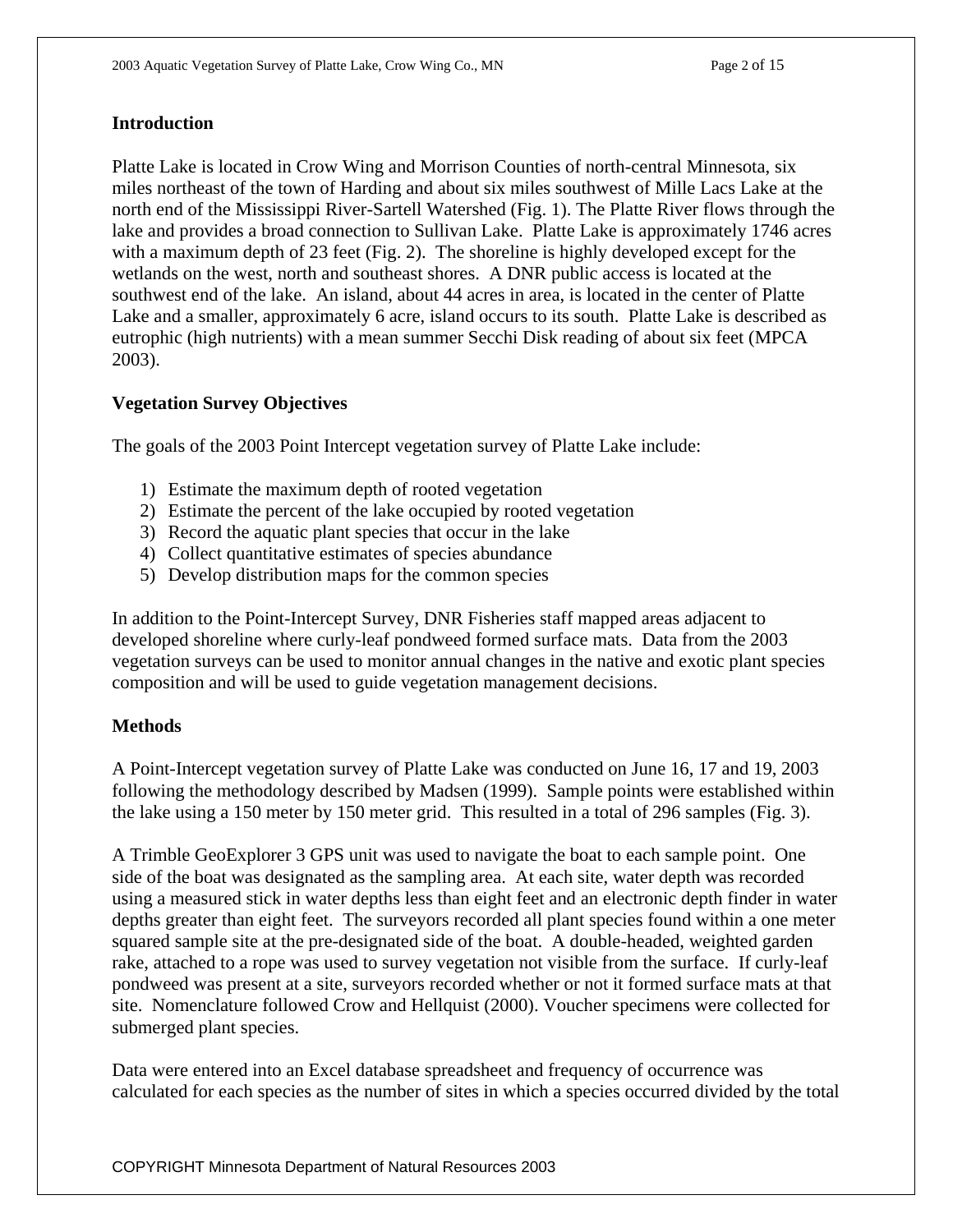number of sample sites. Sampling points were grouped by water depth and separated into four depth zones for analysis: 0 to 5 feet, and 5.5 to 10 feet, 10.5 to 15 feet, and 15.5 to 19 feet *(note: although a maximum depth of 23 feet has been recorded in Platte Lake, 19 feet was the maximum depth sampled during this survey).* 

#### **Results and Discussion**

#### Which plants grow in Platte Lake?

Thirty-nine different aquatic plants were recorded in Platte Lake during the 2003 survey (Table 1). These included emergent plants, such as wild rice, bulrush and cattails; floating leaf plants such as yellow waterlily and white waterlily; and submerged plants. The majority of the Platte Lakes aquatic plants are native to Minnesota with the exception of curly-leaf pondweed.

#### Where can aquatic plants grow in Platte Lake?

Aquatic plants can only grow where they receive sufficient sunlight. In many central Minnesota lakes, plants can usually be found in 15 to 20 feet of water, particularly if the lake is clear. In Platte Lake, plants were found growing in 19 feet of water and 90% of the sample sites contained vegetation. Plants were most common in from shore to the 10 foot depth where 99% of the sample sites contained vegetation; within the 10.5 to 15 foot depth zone, vegetation occurred in 65% of the sample sites; and in water depths greater than 15 feet, only 29% of the sample sites contained vegetation (Fig. 4). Since most of Platte Lake is shallow, aquatic plants can easily grow at most sites in the lake.

#### Curly-leaf pondweed in Platte Lake

[Curly-leaf pondweed](http://www.dnr.state.mn.us/aquatic_plants/submerged_plants/curlyleaf_pondweed.html) (*Potamogeton crispus*) is named for it's curly or wavy leaf edges (Fig. 5). It is closely related to native plants like large-leaf pondweed, white-stem pondweed and flat-stem pondweed but it is not native to North America and has a unique life history that provides a competitive advantage over native plant species.

- 1. Early spring growth. Unlike native aquatic plants that begin growth in late spring and reach maximum growth in mid-summer, curly-leaf pondweed starts new growth in late summer and continues into winter. At ice-off, curly-leaf stems begins to elongate more rapidly and reach the water's surface well before native species (Madsen and Crowell 2002).
- 2. Unique winter buds. Curly-leaf forms hard winter buds, called "turions", which break from the tip of the stem in mid-summer and float to new areas of the lake. These turions act like seeds and can be stored in the lake sediments for several years before they germinate into new plants. Therefore, even if a bed of curly-leaf is killed in one year, it may reestablish from its "seed-bank" in the following year, or turions from other areas of the lake may drift into that area and reestablish.
- 3. Dense mats. Curly-leaf is a submerged plant, but when it reaches the water surface the leaves may fan out and form a surface mat. These dense mats can act to shade out native plants and create problems for boaters.

Curly-leaf has been present in Minnesota since at least 1910 but was not officially recorded in Platte Lake until 1990 (MNDNR Fisheries Lake Files). DNR Fisheries staff typically conduct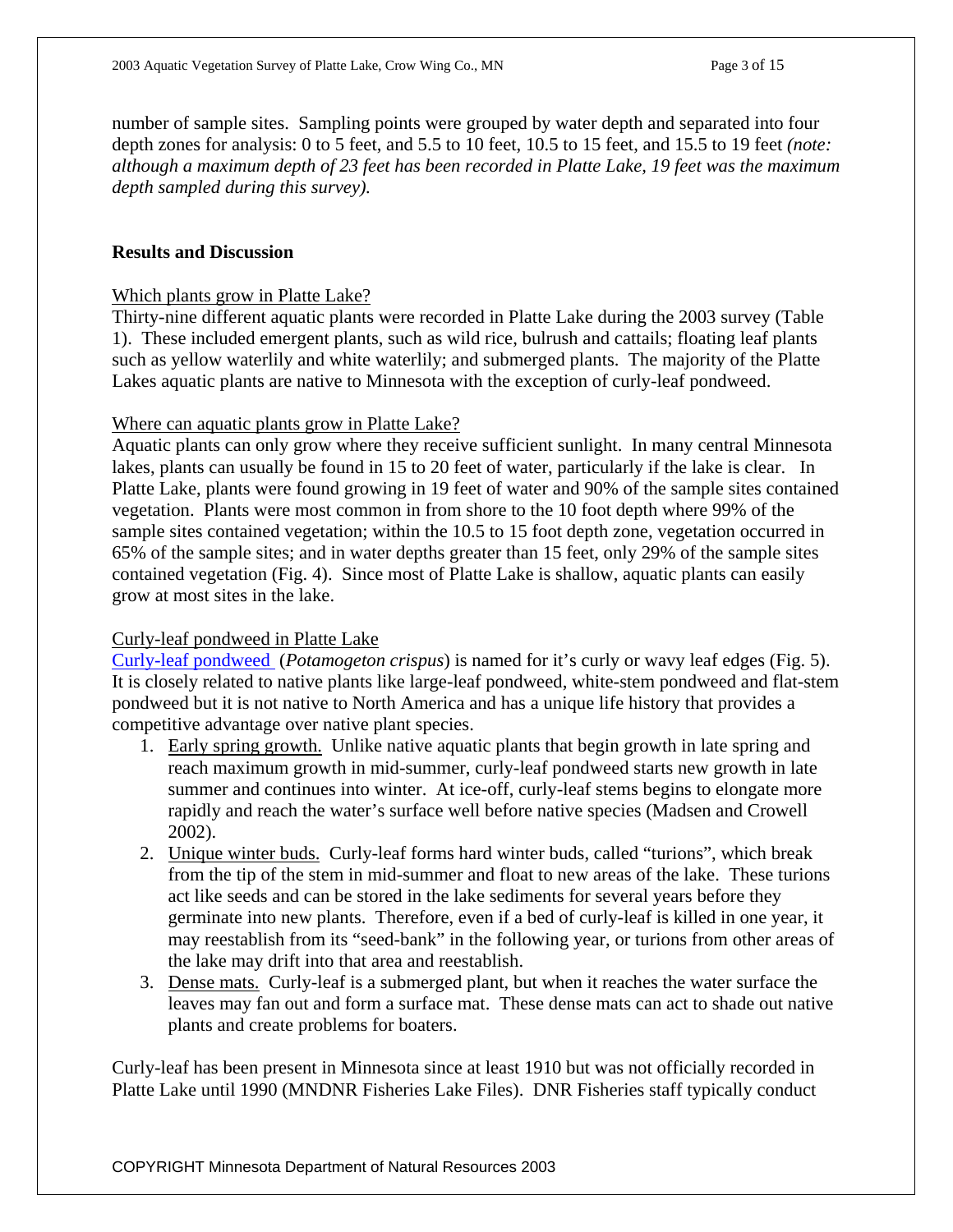vegetation surveys in mid-summer, after curly-leaf has died back and it is probable that it was present before 1990 but simply not detected.

In 2003, curly-leaf dominated the Platte Lake plant community and was found in 39% of the sample sites (Table 1). Curly-leaf occurred at all depths and was the only plant found in water greater than 15 feet (Fig. 6). It was most abundant in depths of six to 15 feet where it occurred in about 54% of the sample sites. Within this zone, curly-leaf often formed dense mats that reached the water surface, particularly within the depth zone of eight to twelve feet (Fig. 7).

#### Native plants in Platte Lake

Despite the extensive growth of curly-leaf pondweed, Platte Lake supports one of the richest native plant communities in central Minnesota. Native vegetation is critical for a healthy lake because it provides habitat for fish and invertebrates, buffers the shorelines from wave action, stabilizes sediments and utilizes nutrients that would otherwise be available for algae. However, in Platte Lake, native plants are primarily restricted to water depths of ten feet and less. This probably occurs because by late spring when many native species are just beginning growth, curly-leaf pondweed already occupies the deep water zone. Even though curly-leaf dies back by mid summer, summer water clarity decreases in Platte Lake, which may prevent the deep water growth of many native plant species.

[Coontail](http://www.dnr.state.mn.us/aquatic_plants/submerged_plants/coontail.html) (*Ceratophyllum demersum*) is a submerged plant with closely spaced leaf whorls that resemble a raccoon's tail. In 2003, it was the most common native plant in Platte Lake and was found in 36% of the sample sites (Table 1). Coontail is better adapted to low water clarity than many natives and therefore was occasionally found to a depth of 15 feet, but it was most common in depths less than 11 feet (Fig. 6). Coontail is not strongly rooted and often drifts into protected bays. In Platte Lake, it was common in most shallow bays as well as the area north of the large island (Fig. 8).

[Bushy pondweed](http://www.dnr.state.mn.us/aquatic_plants/submerged_plants/bushy_pondweeds.html) (*Najas flexilis*) was the second-most common native species in Platte Lake and was found in 34% of the sites (Table 1). From shore to the five foot depth, bushy pondweed occurred in 51% of the sites but it declined to 36% of the sites in the six to 10 foot zone and was uncommon at deeper depths (Fig. 6). Bushy pondweed is the only submerged annual plant found in Platte Lake; it reestablishes only from seed and it's abundance and distribution may change greatly between years depending on seed set and germination. In 2003, it occupied many of the near shore, shallow sites where curly-leaf did not dominate (Fig. 8).

Other common native plants included flat-stem pondweed (found in 18% of the sample sites), Robbin's pondweed (15%), white-stem pondweed (15%) and large-leaf pondweed (11%) (Table 1). These native pondweeds were primarily restricted to depths of 10 feet and less but were common within the shallow zones. (Fig. 6, 9). All other submerged species occurred in less than 10% of the sample sites.

#### Control of curly-leaf pondweed

Because Platte Lake is primarily a shallow lake, curly-leaf inhabits an extensive portion of the lake and hinders recreational boat use. Management methods, such as herbicide application and mechanical harvesting can control curly-leaf growth but it cannot be eliminated from a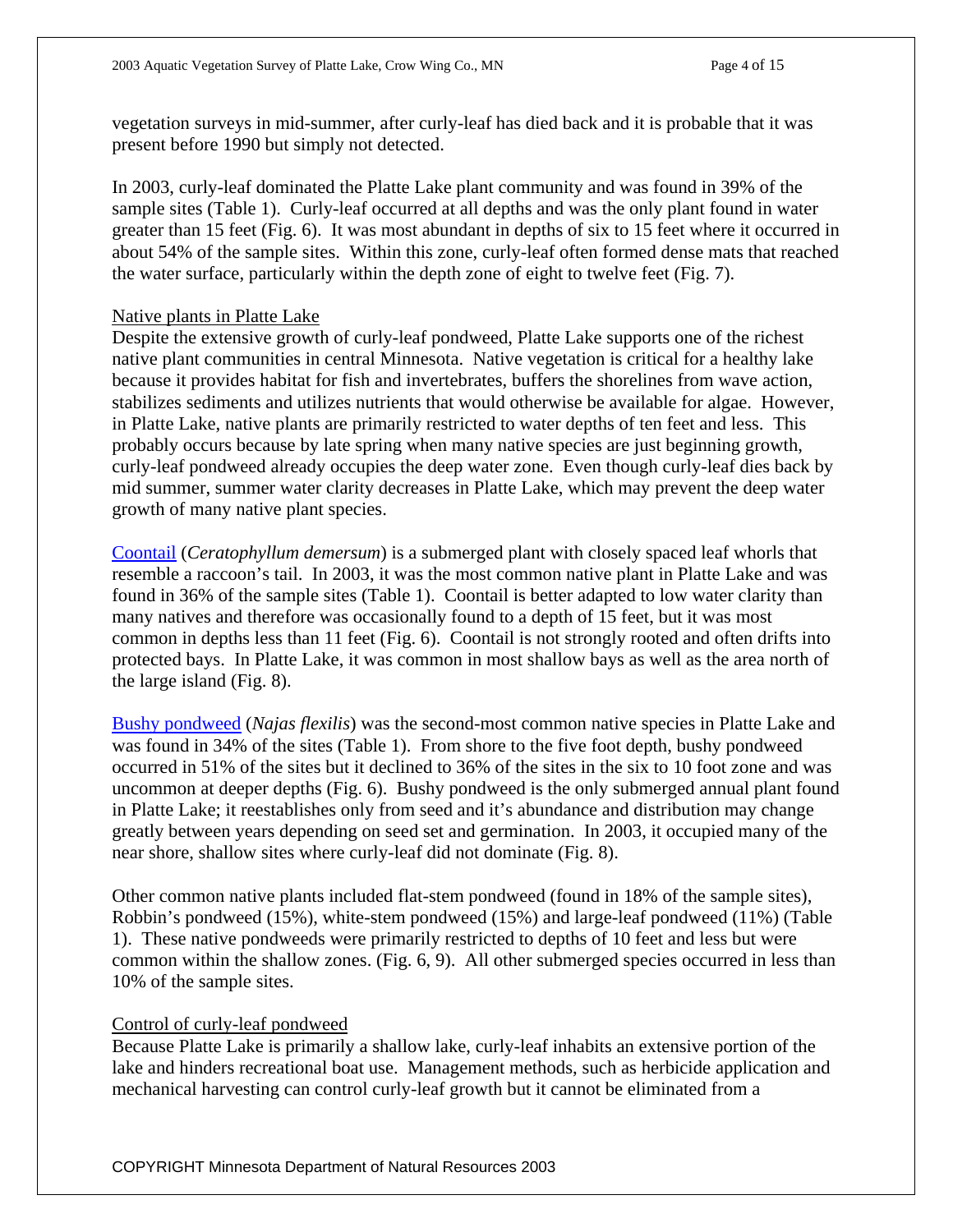waterbody without destroying native habitat. Factors to consider for both the short-term and long-term management methods include effectiveness, cost and impact to native habitat. Control of curly-leaf pondweed in Platte Lake will not completely eliminate problems for recreational boaters. At least two native submerged species, coontail and bushy pondweed, were present in high abundance in 2003. While these species are native, they may also form dense mats. At the time of the survey, coontail and bushy pondweed were most abundant in water depths of ten feet and less which would not be the targeted depth for curly-leaf pondweed control.

#### Annual change in Platte Lake plant community

The 2003 vegetation survey gives a "snapshot" of the Platte Lake conditions. The plant community is likely to fluctuate annually depending on factors like weather conditions, water clarity and water level. For example, lack of snow cover during the 2002-2003 winter allowed more sunlight to enter the lake during the winter and probably allowed growth of curly-leaf under the ice. High water levels during the summer probably lessened the amount of curly-leaf that reached the water surface. As lake residents and managers plan for curly-leaf control, it is important to recognize that the exact locations and abundance of curly-leaf will change from year to year.

Monitoring changes in aquatic plant communities can help reflect changes in the overall water quality of the lake and watershed. Data collected during the 2003 survey can be compared to future quantitative surveys of Platte Lake to better estimate how the plant community may be changing. This information can also be used to guide aquatic plant control activities and focus efforts on areas where curly-leaf is creating the most problems for boaters and avoid areas of high native species diversity.

#### **Literature Cited**

- Crow, G.E. and C.B. Hellquist. 2000. Aquatic and wetland plants of Northeastern North America. 2 volumes. The University of Wisconsin Press.
- Madsen, J. D. (1999). "Point intercept and line intercept methods for aquatic plant management." *APCRP Technical Notes Collection* (TN APCRP-M1-02). U.S. Army Engineer Research and Development Center, Vicksburg, MS. www.wes.army.mil/el/aqua.
- Madsen, J.D. and W. Crowell. Curlyleaf pondweed (Potamogeton crispus L.). Lakeline. Spring 2002. pp 31-32.
- Minnesota Dept. of Natural Resources. Division of Fisheries Lake files. 500 Lafayette Rd., St. Paul, MN 55155.
- Moyle, J.B. and N. Hotchkiss. 1945. The aquatic and marsh vegetation of Minnesota and its value to waterfowl. Minnesota Dept. of Conservation. Tech. Bulletin 3. 122 pp.
- MPCA. 2003. Minnesota Pollution Control Agency website. Lake Water Quality Assessment Program. <http://data.pca.state.mn.us/cgi-bin/lkwq95ReadFull.pl?lakeid=18-0374>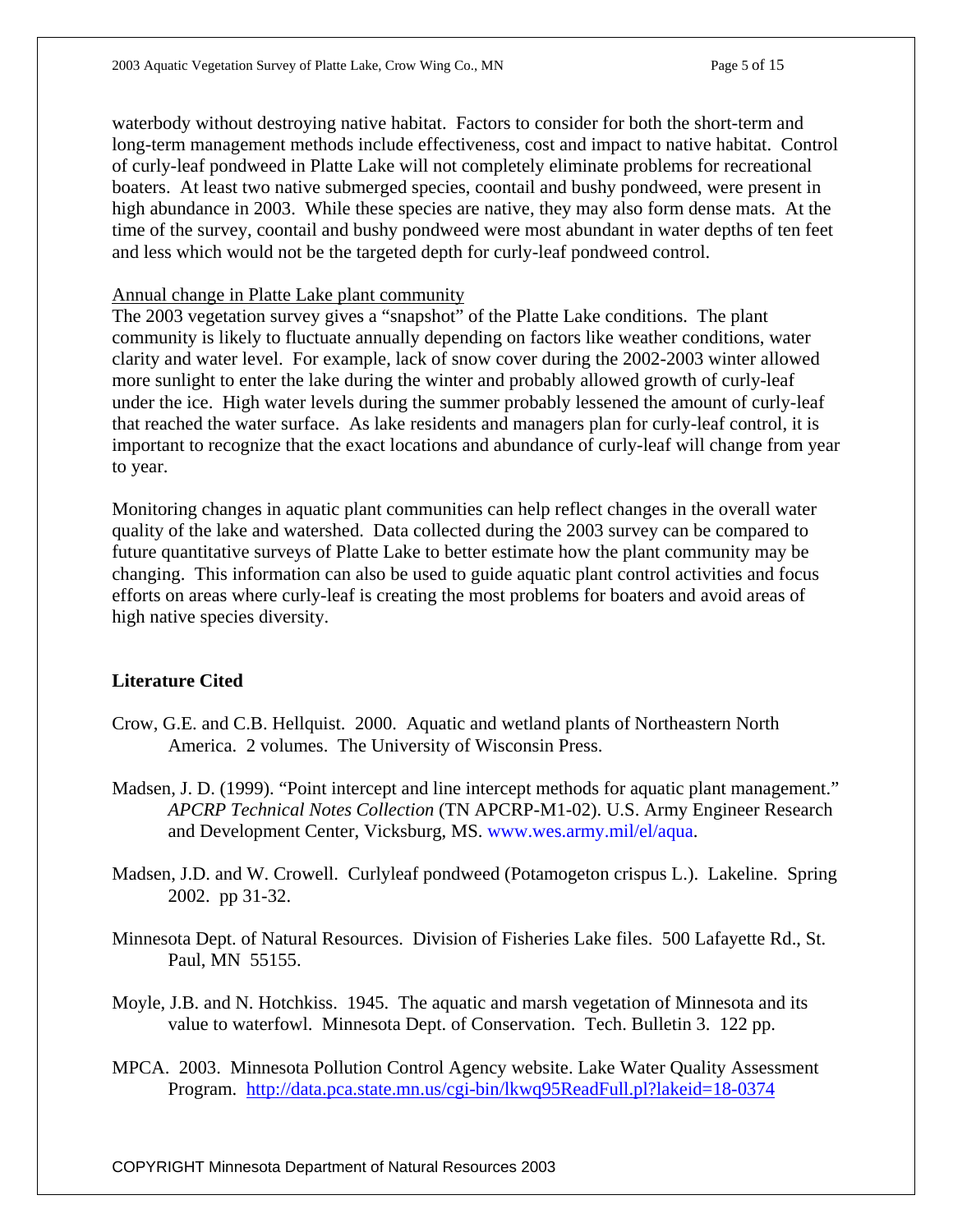#### **Table 1. Aquatic plants of Platte Lake, MN 2003.**

 $p =$  present in lake but not in sample sites

|                                                                                                                                                                              | <b>Common Name</b>      | <b>Scientific Name</b>    | Frequency (% of<br>sites in which species<br>occurred) |
|------------------------------------------------------------------------------------------------------------------------------------------------------------------------------|-------------------------|---------------------------|--------------------------------------------------------|
| <b>SUBMERGED</b><br>These plants grow<br>primarily under the<br>water surface. Upper<br>leaves may float near<br>the surface and flowers<br>may extend above the<br>surface. | Curly-leaf pondweed     | Potamogeton crispus       | 39                                                     |
|                                                                                                                                                                              | Coontail                | Ceratophyllum demersum    | 36                                                     |
|                                                                                                                                                                              | Bushy pondweed          | Najas flexilis            | 34                                                     |
|                                                                                                                                                                              | Flatstem pondweed       | Potamogeton zosteriformis | 18                                                     |
|                                                                                                                                                                              | Whitestem pondweed      | Potamogeton praelongus    | 15                                                     |
|                                                                                                                                                                              | Robbin's pondweed       | Potamogeton robbinsii     | 15                                                     |
|                                                                                                                                                                              | Largeleaf pondweed      | Potamogeton amplifolius   | 11                                                     |
|                                                                                                                                                                              | Canada waterweed        | Elodea canadensis         | 9                                                      |
|                                                                                                                                                                              | Water marigold          | Megaladonta beckii        | $\overline{5}$                                         |
|                                                                                                                                                                              | Variable pondweed       | Potamogeton gramineus     | $\overline{4}$                                         |
|                                                                                                                                                                              | Northern watermilfoil   | Myriophyllum sibiricum    | 3                                                      |
|                                                                                                                                                                              | Greater bladderwort     | Utricularia vulgaris      | $\overline{2}$                                         |
|                                                                                                                                                                              | muskgrass               | Chara sp.                 | $\overline{c}$                                         |
|                                                                                                                                                                              | Water stargrass         | Zosterella dubia          | $\mathbf{1}$                                           |
|                                                                                                                                                                              | White water buttercup   | Ranunculus sp.            | 1                                                      |
|                                                                                                                                                                              | Narrowleaf pondweed     | Potamogeton sp.           | 1                                                      |
|                                                                                                                                                                              | Clasping leaf pondweed  | Potamogeton richardsonii  | 1                                                      |
|                                                                                                                                                                              | moss                    |                           | $\mathbf{1}$                                           |
|                                                                                                                                                                              | Illinois pondweed       | Potamogeton illinoensis   | $\leq$ 1                                               |
|                                                                                                                                                                              | Sago pondweed           | Stuckenia pectinata       | p                                                      |
|                                                                                                                                                                              | Stonewort               | Nitella sp.               | p                                                      |
|                                                                                                                                                                              |                         |                           |                                                        |
| <b>FLOATING</b><br>These plants are rooted                                                                                                                                   | Yellow waterlily        | Nuphar variegata          | 6                                                      |
|                                                                                                                                                                              | White waterlily         | Nymphaea odorata          | 3                                                      |
|                                                                                                                                                                              | Floating leaf pondweed  | Potamogeton natans        | $\mathbf{1}$                                           |
| in the lake bottom and                                                                                                                                                       | Watershield             | Brasenia schreberi        | p                                                      |
| have leaves that float                                                                                                                                                       | Floating leaf smartweed | Polygonum amphibium       | p                                                      |
| on the water surface.                                                                                                                                                        |                         |                           |                                                        |
| Many have colorful                                                                                                                                                           |                         |                           |                                                        |
| flowers that extend                                                                                                                                                          |                         |                           |                                                        |
| above the water                                                                                                                                                              |                         |                           |                                                        |
|                                                                                                                                                                              |                         |                           |                                                        |
| FREE-FLOATING                                                                                                                                                                | Star duckweed           | Lemna trisulca            | 13                                                     |
|                                                                                                                                                                              | Greater duckweed        | Spirodela polyrhiza       | 3                                                      |
| These plants float on                                                                                                                                                        | Lesser duckweed         | Lemna minor               | $\mathbf{1}$                                           |
| the water and drift with                                                                                                                                                     |                         |                           |                                                        |
| water currents.                                                                                                                                                              |                         |                           |                                                        |
|                                                                                                                                                                              |                         |                           |                                                        |
| <b>EMERGENT</b><br>These plants extend<br>well above the water<br>surface and are usually                                                                                    | Wild Rice               | Zizania palustris         | 14                                                     |
|                                                                                                                                                                              | <b>Bulrush</b>          | Scirpus sp.               | $\overline{7}$                                         |
|                                                                                                                                                                              | Broad-leaf arrowhead    | Sagittaria sp             | 3                                                      |
|                                                                                                                                                                              | Spikerush               | Eleocharis sp.            | $\overline{2}$                                         |
| found in shallow water,                                                                                                                                                      | Narrow-leaf arrowhead   | Sagittaria rigida         | p                                                      |
| near shore.                                                                                                                                                                  | River bulrush           | Scirpus fluviatilis       | p                                                      |
|                                                                                                                                                                              | <b>Giant Cane</b>       | Phragmites                | p                                                      |
|                                                                                                                                                                              | <b>Burreed</b>          | Sparganium sp.            | p                                                      |
|                                                                                                                                                                              | Needlerush              | Eleocharis acicularis     | $\mathbf{p}$                                           |
|                                                                                                                                                                              | Broad-leaf cattail      | Typha latifolia           | $\mathbf{p}$                                           |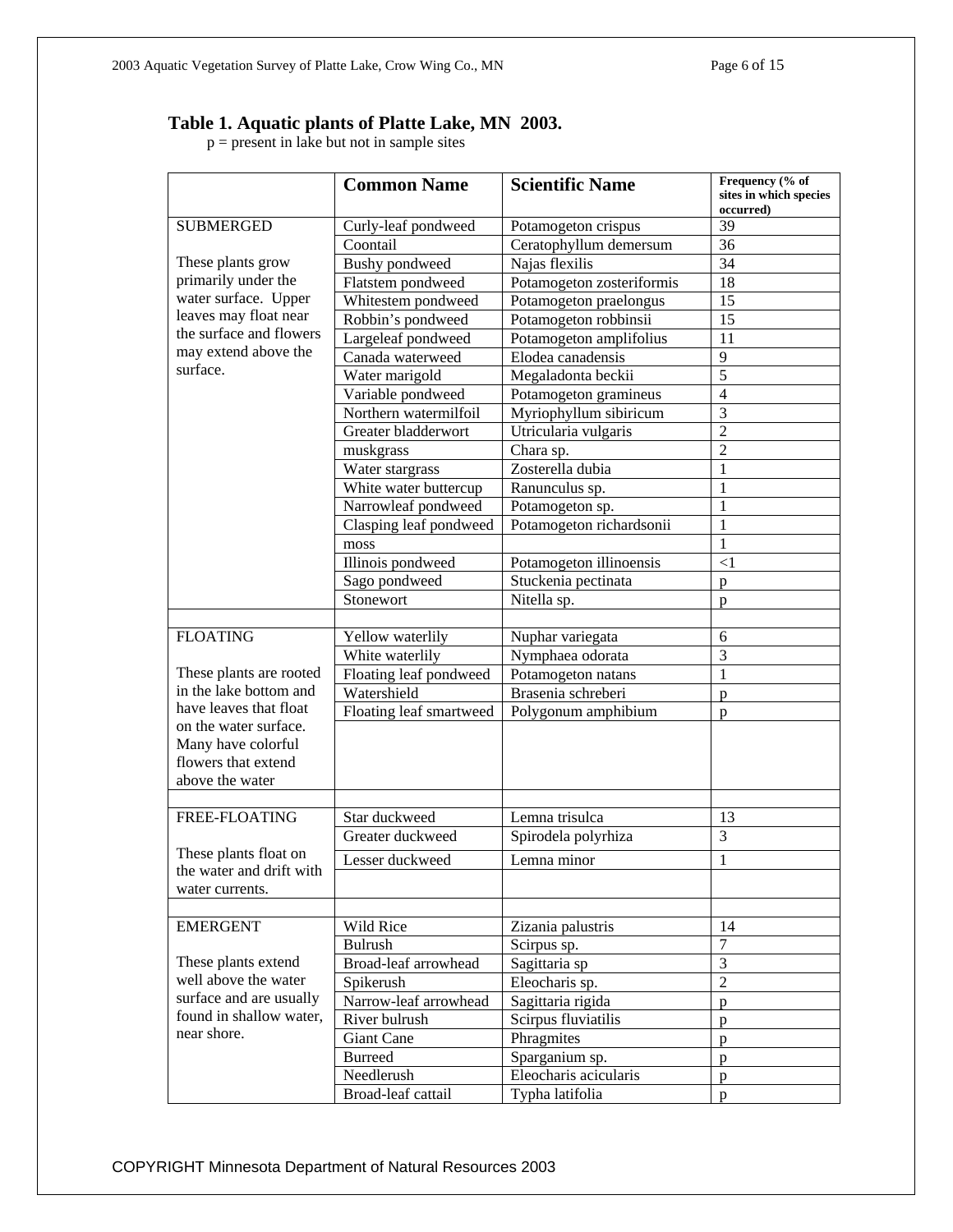

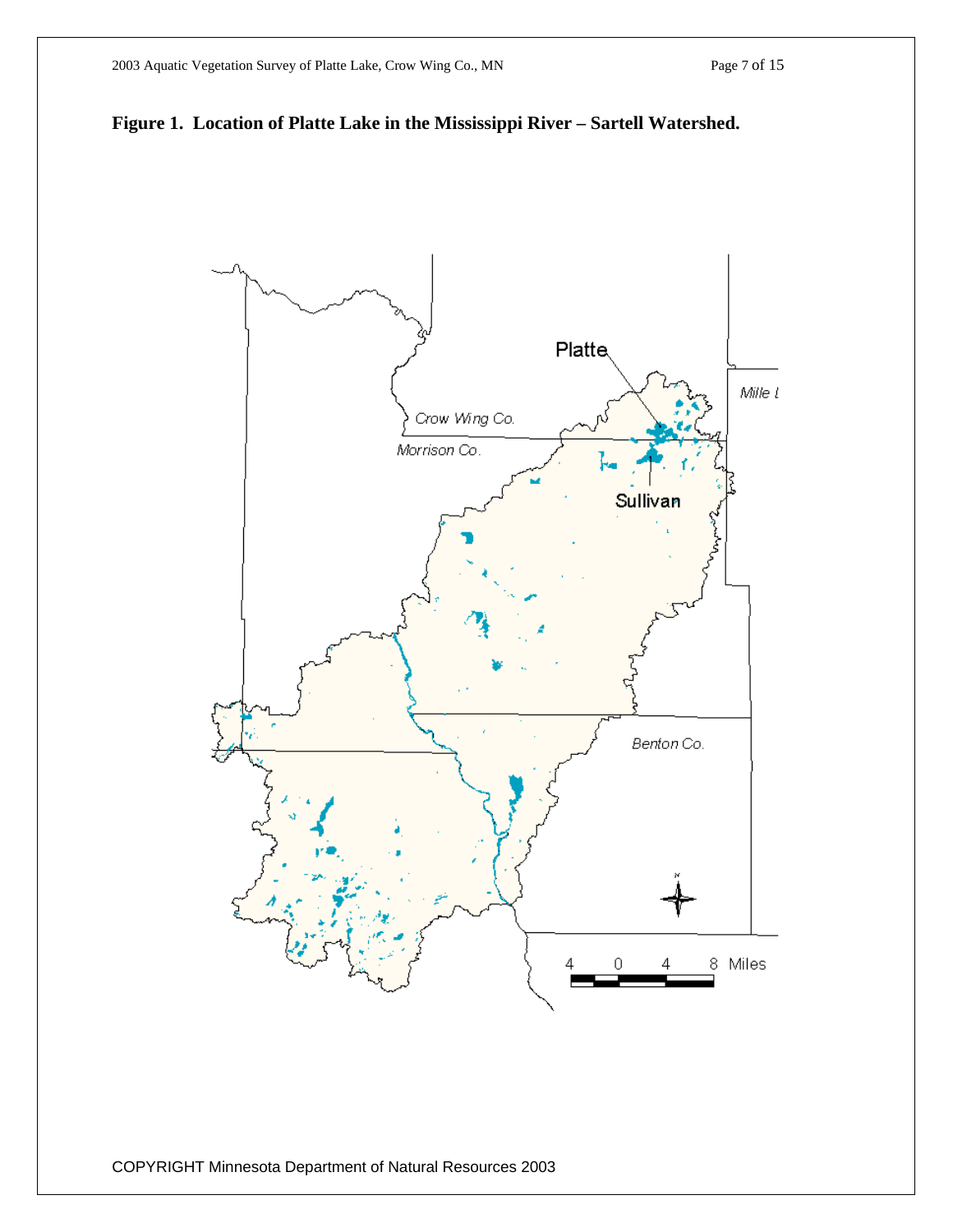#### **Figure 2. Depth zones of Platte Lake.**

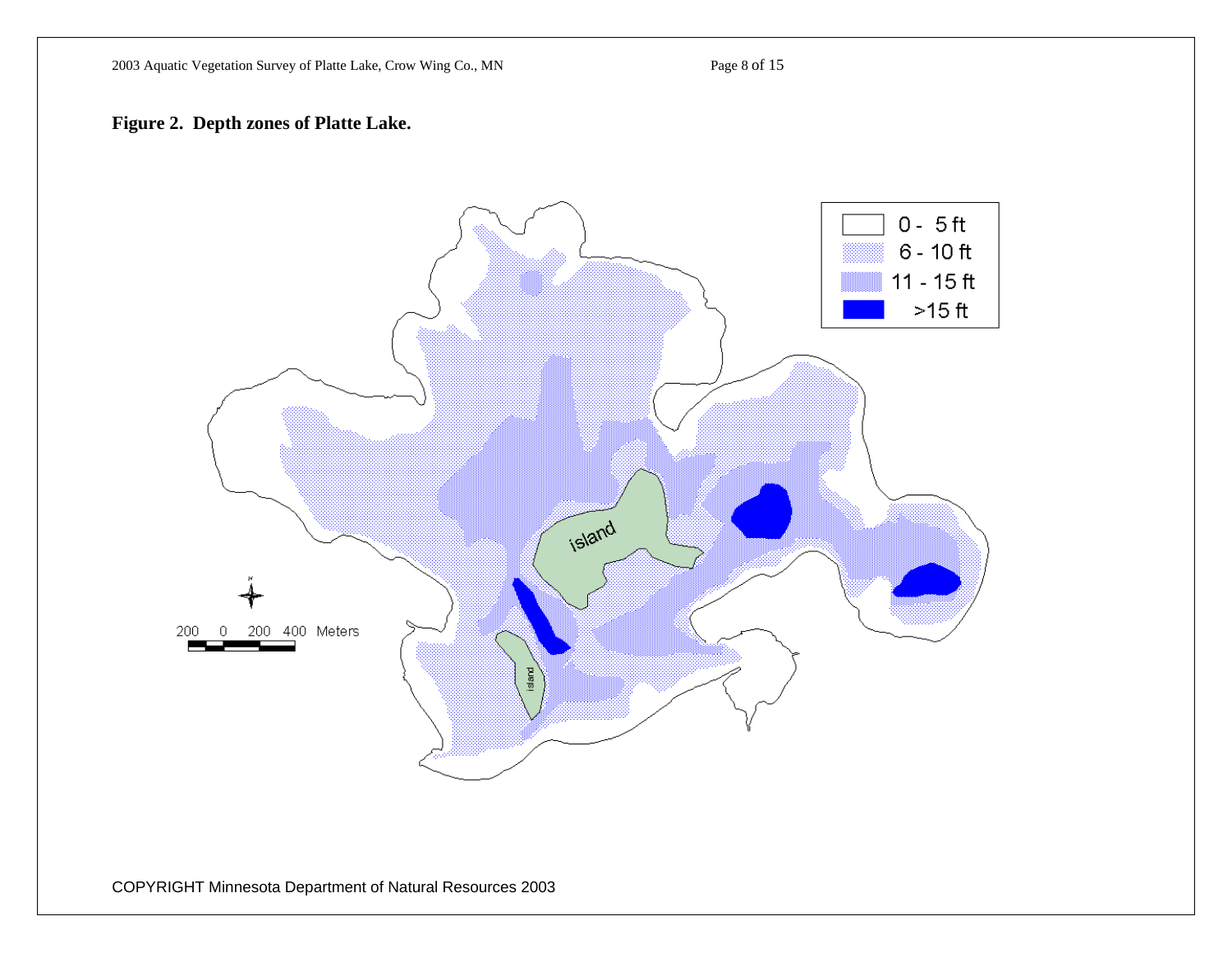2003 Aquatic Vegetation Survey of Platte Lake, Crow Wing Co., MN Page 9 of 15



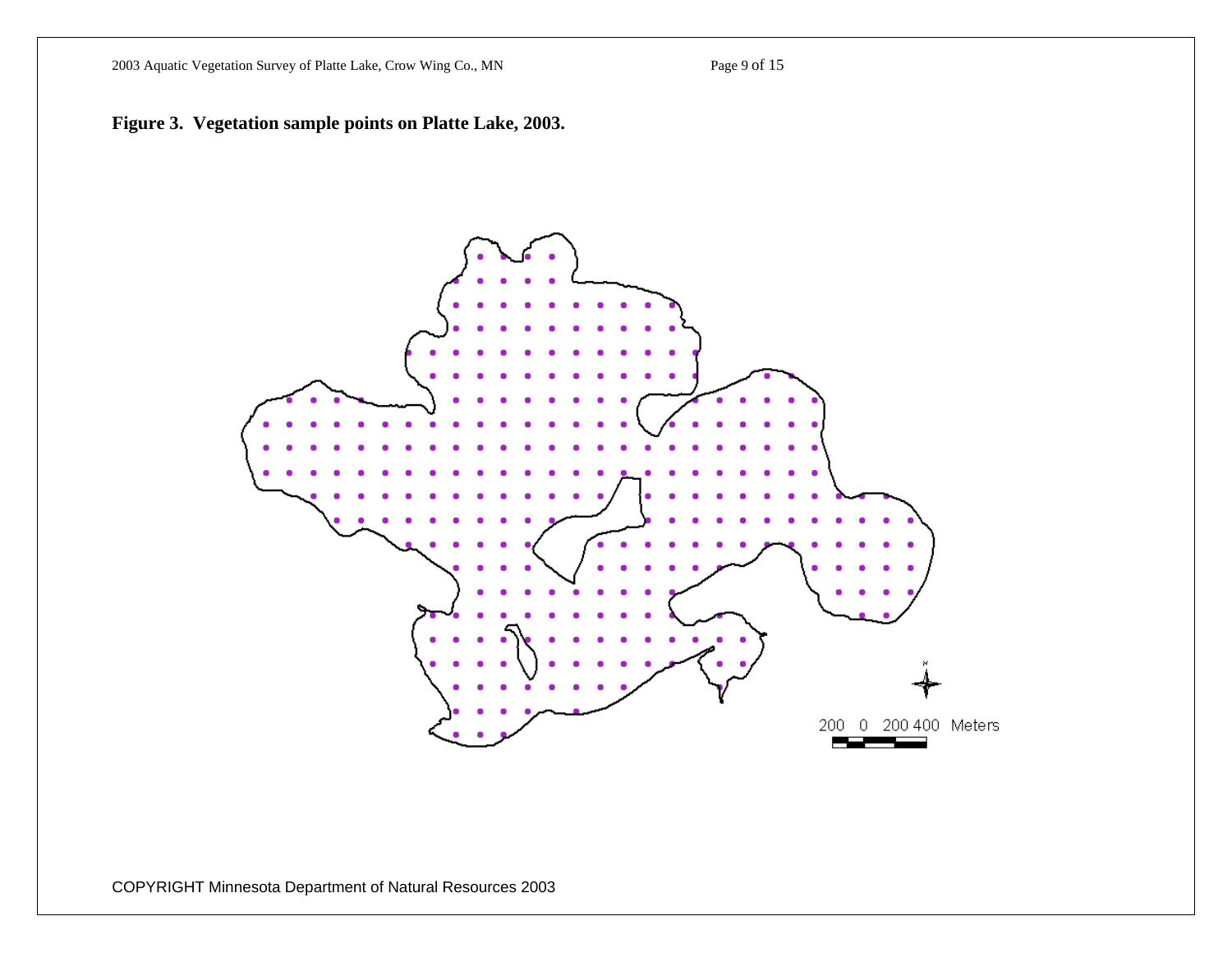



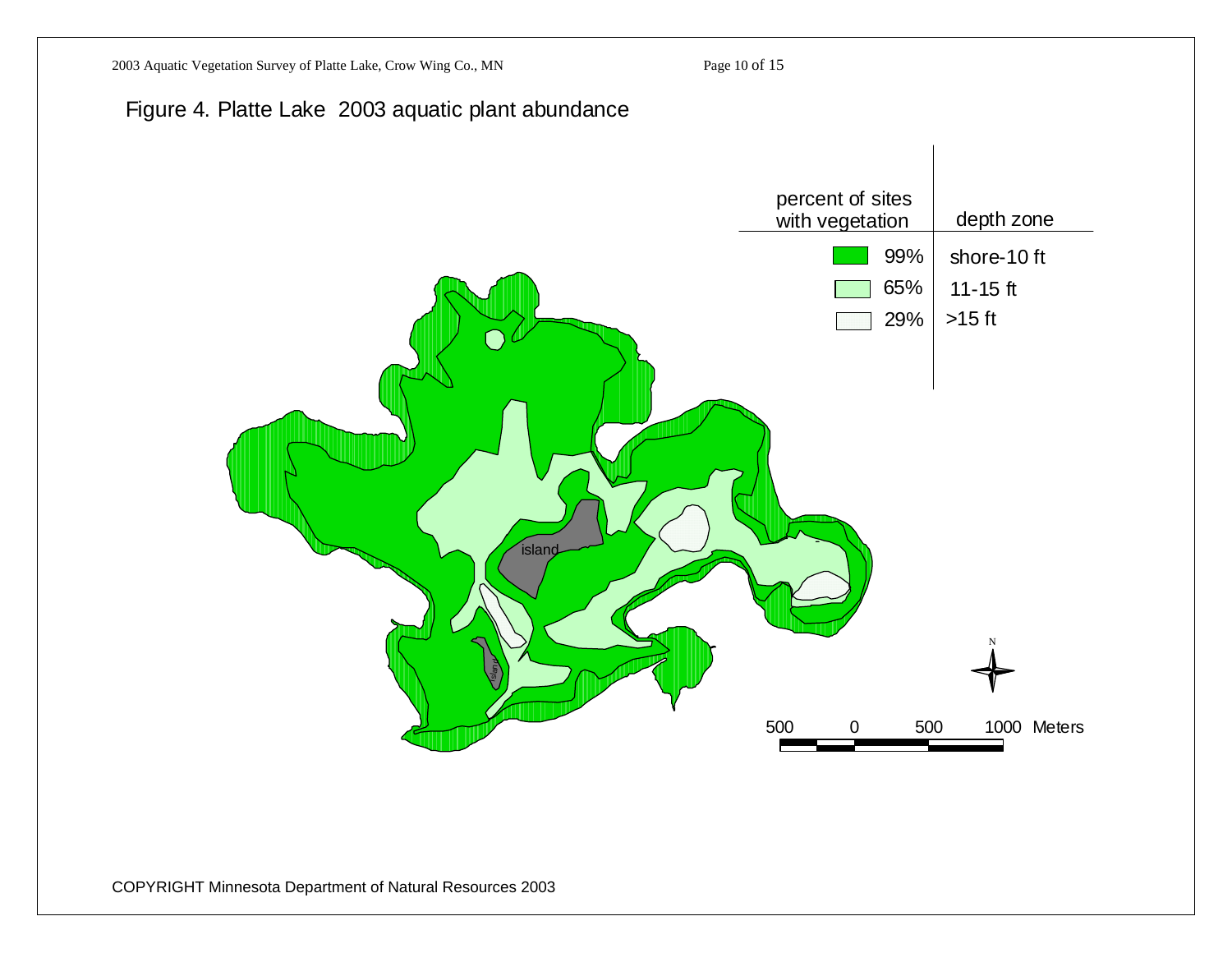2003 Aquatic Vegetation Survey of Platte Lake, Crow Wing Co., MN Page 11 of 15

#### Figure 5. Curly-leaf pondweed plant.

- a. early spring growth with less distinct "curly" leaves d. seed
- b. late spring growth with distinct "curly" leaves e. hardened stem tip (winter bud, or turion)
- 
- 
- 
- c. flower g. fine serrations along leave edge



*Illustration courtesy of University of Florida, Center for Aquatic and Invasive Plants.*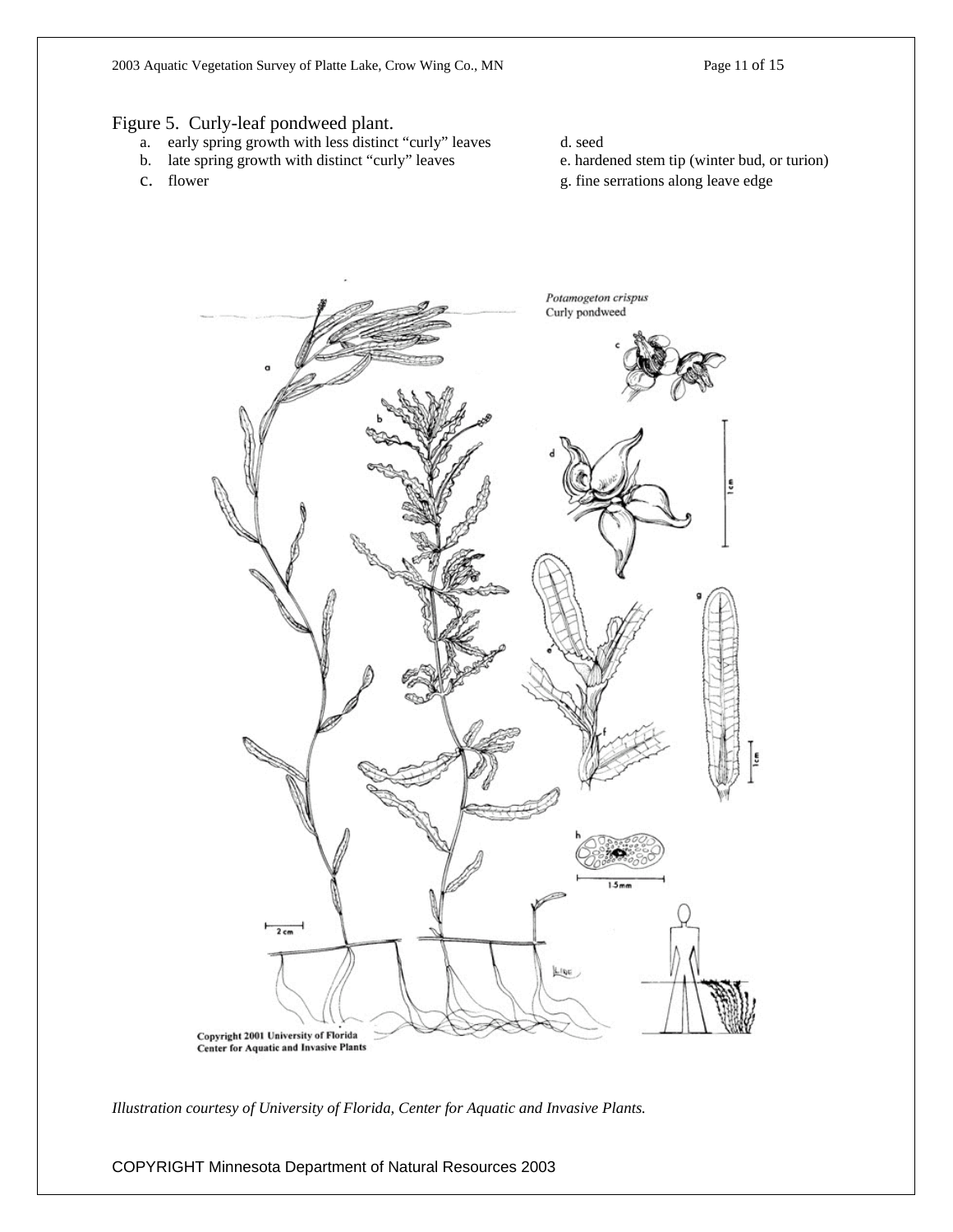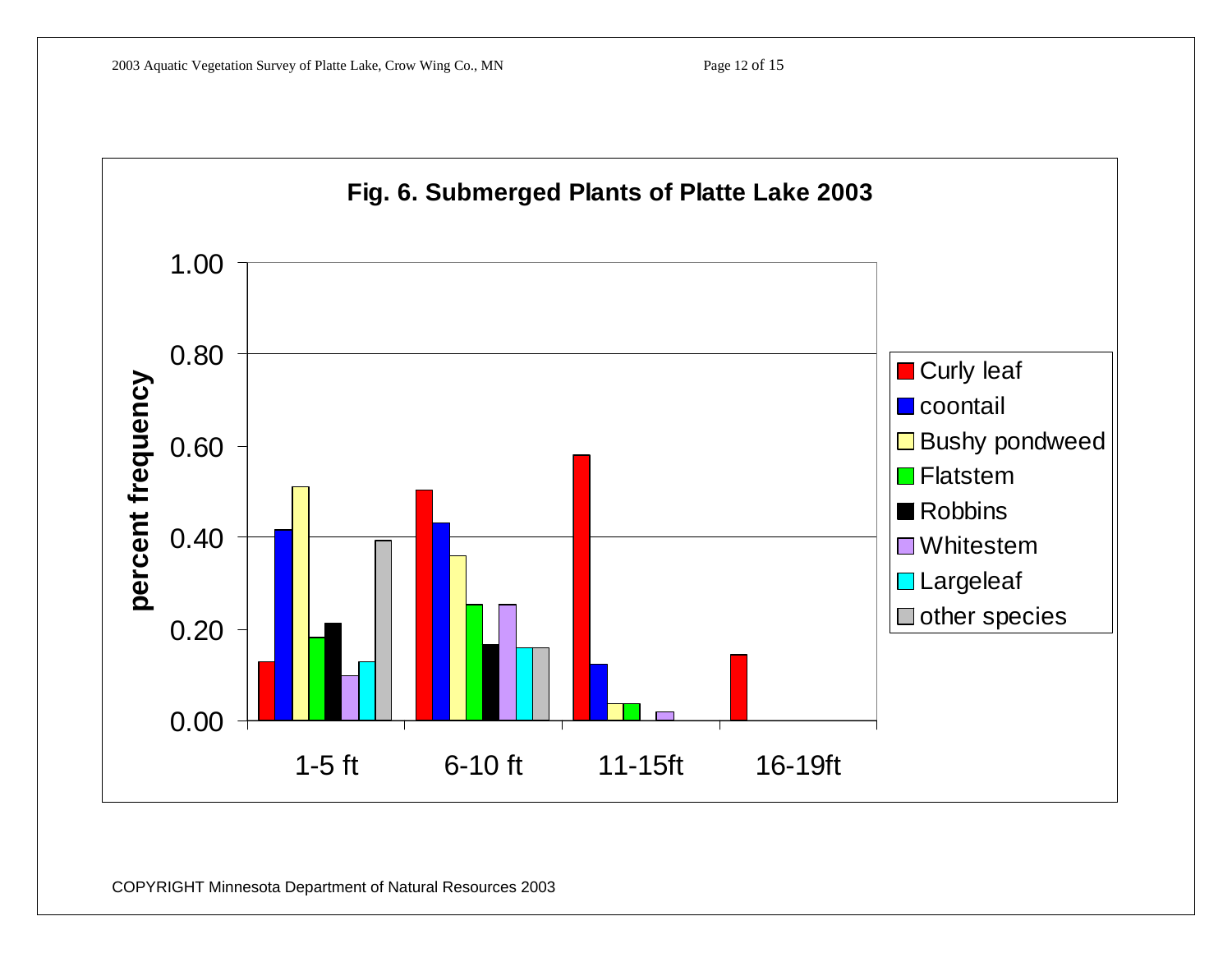### Figure 7. Curly-leaf pondweed in Platte Lake, 2003

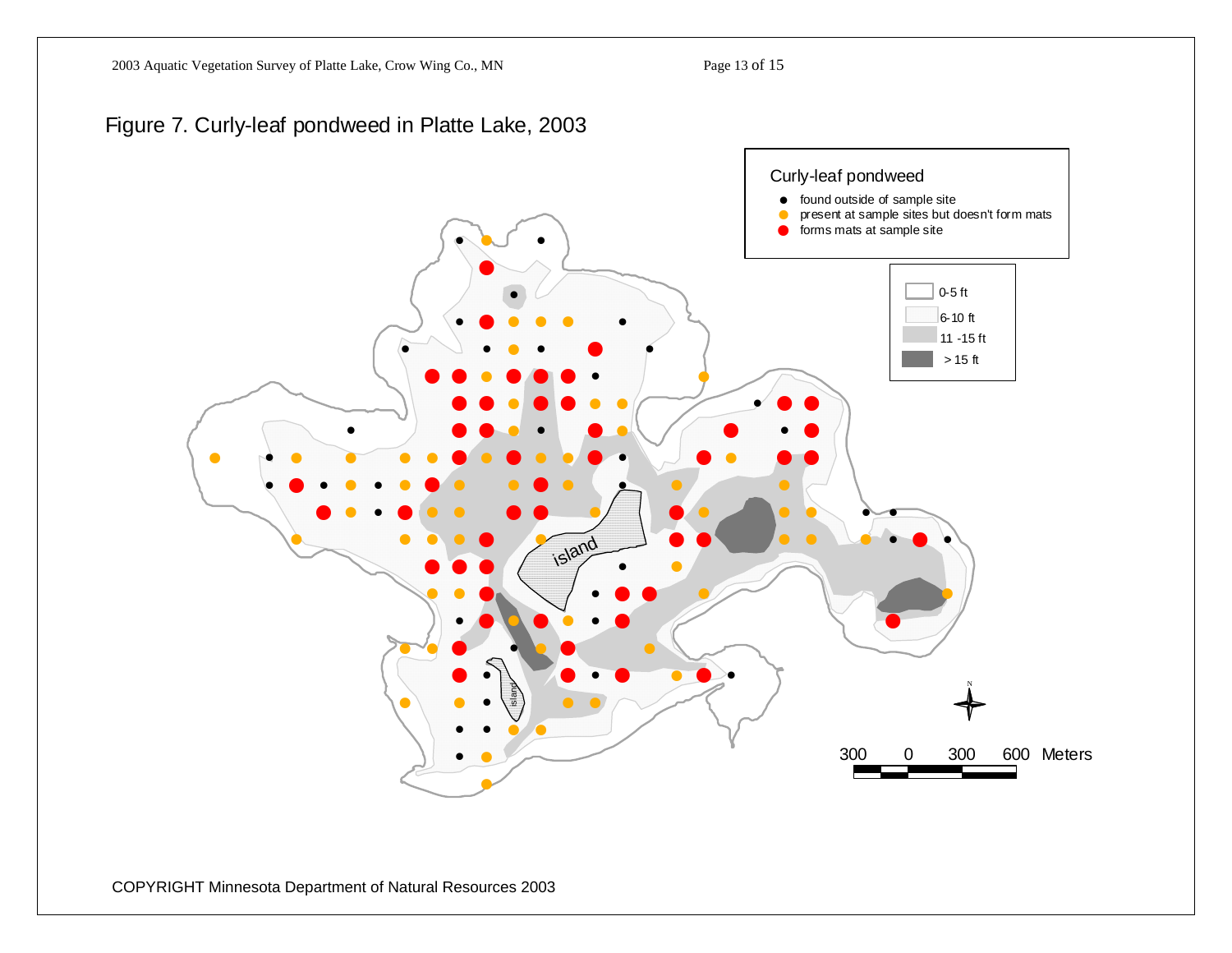